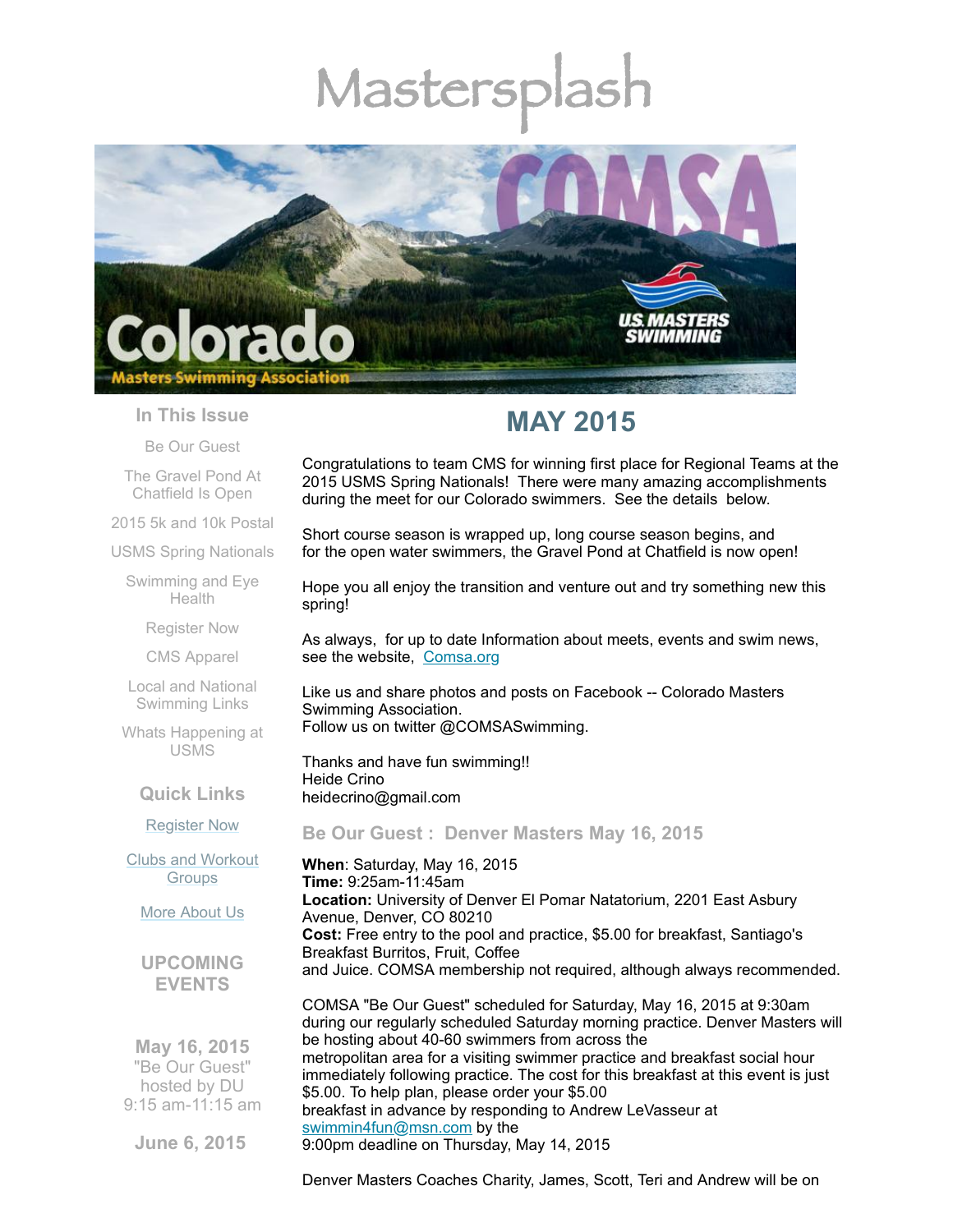12th Annual Mile High Masters Long Course Masters Invitationals Lowry Swimming Pool updated meet info and [registration](http://www.comsa.org/events/2015Pool/12th_Annual_Mile_High_Masters_LCM.pdf)

**June 13-14, 2015** Rocky Mountain Senior Games Greeley,CO event info and [registration](http://www.rockymountainseniorgames.com/)

**July 5 & 26, 2015** USMS Speedo 5&10K ePostal National Championship Lowry Pool [registration](mailto:nicolevanderpoel@msn.com) email

**August 6-9, 2015** 2015 Summer **National** Championship Geneva, Ohio [meet](http://www.usms.org/comp/lcnats15/) info

> **ONGOING EVENTS**

**COMSA Registration** [registration](http://www.comsa.org/joining/index.html) link

2015 Check Off **Challenge** info and [registration](http://www.usms.org/fitness/content/checkoff)

2015 Go The **Distance** Enter Go the [Distance](http://www.usms.org/fitness/enterflogevent.php)

#### More [Information](http://www.comsa.org/)

We will be using Sign Up Genius for monitor sign up. All members that swim at the pond are expected to monitor one time during the summer. The monitoring sessions will be split so that you can monitor half the time the pond is open and will be free to swim the other time.

# **[Contact](mailto:heidecrino@gmail.com?)**

hand to offer coaching advice!

Plan on attending and help us show new swimmers how adult swimming can be a fun and enjoyable experience for all Colorado swimmers.

Free Denver Masters welcome caps and other USMS swag for the first 48 swimmers to arrive on Saturday, May 16, 2015.

Volunteers are being coordinated by Celeste Jacroux. Be sure to let me know if you want to help and I will put you in contact with Celeste. Thanks for your help in recruiting swimmers of all abilities to participate in this COMSA Social event,

April is USMS Adult Learn to Swim Month. Support USMS goals of increased membership and the Swimming Saves Lives initiative by supporting this event through your swimmers attendance and participation.

Best to you, Coach Andrew Denver Masters

# <span id="page-1-0"></span>**The Gravel Pond at Chatfield is now open!**

Open Water Swimming at Chatfield State Park in the Gravel Pond

# **Saturday 7:30 am to 10:00 am Monday and Wednesday 4:30 pm to 7:00 pm May 2 - September 30**

Contact: the openwater chair email: [shelleswims@gmail.com](mailto:shelleswims@gmail.com)

Swimming at the Gravel Pond at Chatfield State Park, begins on the far west side of the pond, on the north end.

**Water temps** May - low to mid 50s June - low to mid 60s July - low to mid 70s August - mid 70s to high 60s September - high 60s to high 50s

**do the following:**

**Approximate length** 900 meters from westside, north end to eastside south end cove.

Approximate length to gravel bar 250 meters from the westside, north end. If you sign up for USMS less than 48 hours in advance of when you plan to swim at the pond, or if you are a member outside of the Colorado LMSC (COMSA), you must print a copy of your USMS card and bring it with you to check-in.

**To view the current list of signups or to sign up for a monitor slot, please**

1. click on <http://www.signupgenius.com/FindASignup>

2. Type in the following email address: comsaswimmer@gmail.com You will get a list of all current sign up sheets available.

Thank you to those who have already signed up !

Read more about the SPECIAL ACTIVITIES AGREEMENT CONDITIONS for swimming in the gravel pond on the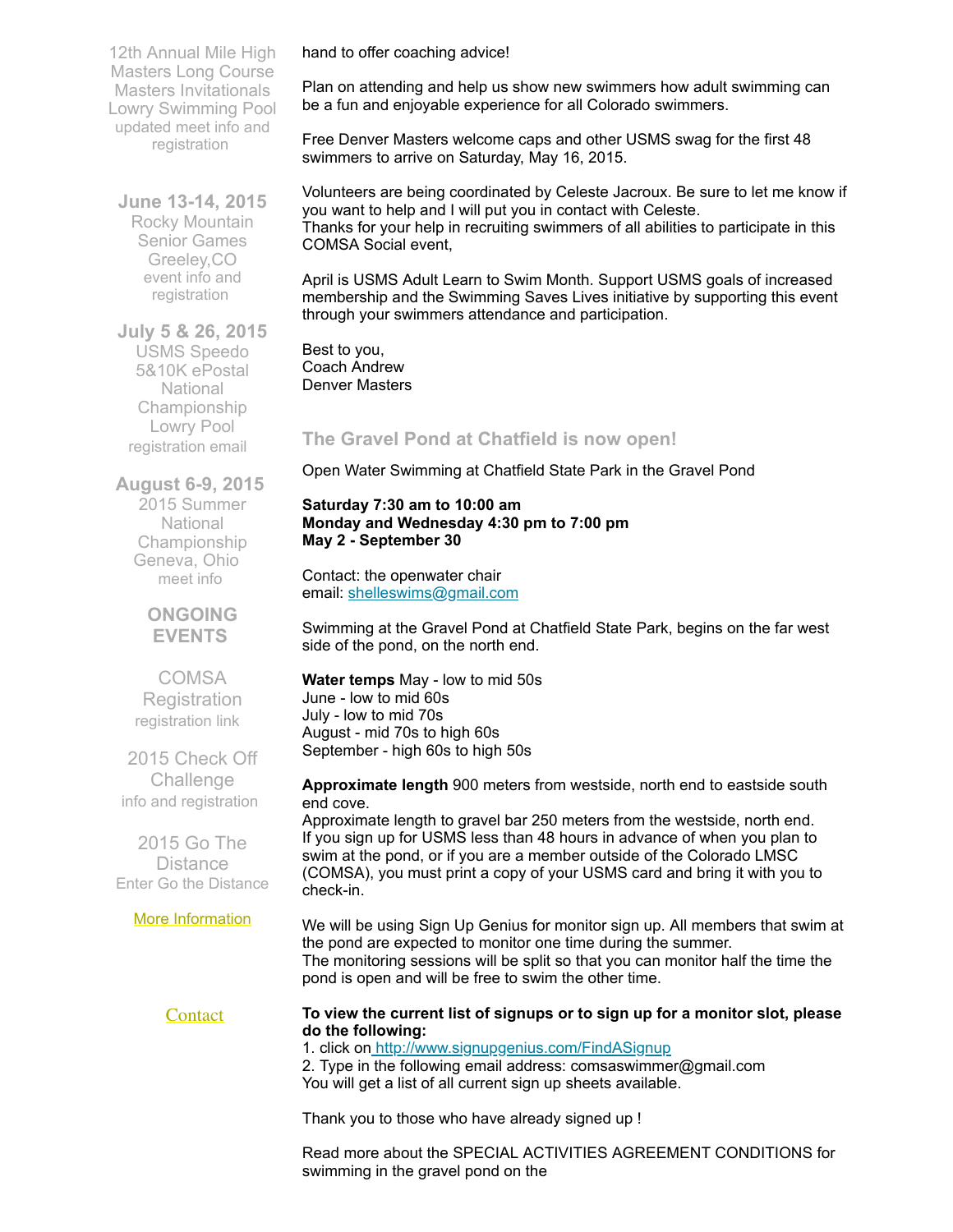# <span id="page-2-0"></span>**2015 USMS Speedo 5K & 10K ePostal National Championship July 5th and 26th, 2015**

Spring is finally upon us! That means outdoor pools are opening soon and our beautiful Colorado Lakes and Reservoirs are preparing for Open water swimming! It is also time once again to challenge yourselves by participating in the **2015 USMS Speedo 5K and 10K ePostal National Championships,** hosted this year by the Central Oregon Masters Aquatics. The object is to swim a 5K or 10K in a 50 meter pool between May 15th and September 15th, then submit your entries and splits online and see how you compare with the rest of the country! Whether you swim either or both for competition, fitness or for some form of "fun", you will feel ever so accomplished once you are done!

COMSA is sponsoring 2 opportunities to participate as a group at the beautiful outdoor 50 meter pool at Lowry this summer on **Sunday, July 5th and Sunday, July 26th from 7 am to 10 am.** All you need to do is e-mail [nicolevanderpoel@msn.com](mailto:nicolevanderpoel@msn.com) with the dates and distance you would like to swim.

You will need to bring a counter/verifier person with you as well. Clip boards, pencils, split sheets, extra stop watches and encouragement will be provided. Almost forgot, you will also receive a collector's item..COLORADO GOES POSTAL CAP!!

We are super fortunate to have COMSA support us in fulfilling our long distance swimming goals by sponsoring these events every year! There is no cost to you other than the \$12 entry fee once you submit your splits to the host team online. Don't forget to list CMS as your team!

We had a record number of participants in the 2015 One Hour Postal. I challenge each of you One Hour Postal Swimmers to continue the USMS Speedo ePostal National Championship Series and participate in the 5K & 10K! In addition, Masters Coaches, please announce these Postals to your swimmers and encourage them to participate as well! We have so many amazing distance swimmers that we need to show the rest of the Country how Colorado Goes Postal!

E-mail [nicolevanderpoel@msn.com](mailto:nicolevanderpoel@msn.com) to reserve your dates! Happy Training! Nicole Vanderpoel, Long Distance Pool Chair

<span id="page-2-1"></span>**USMS Spring Nationals**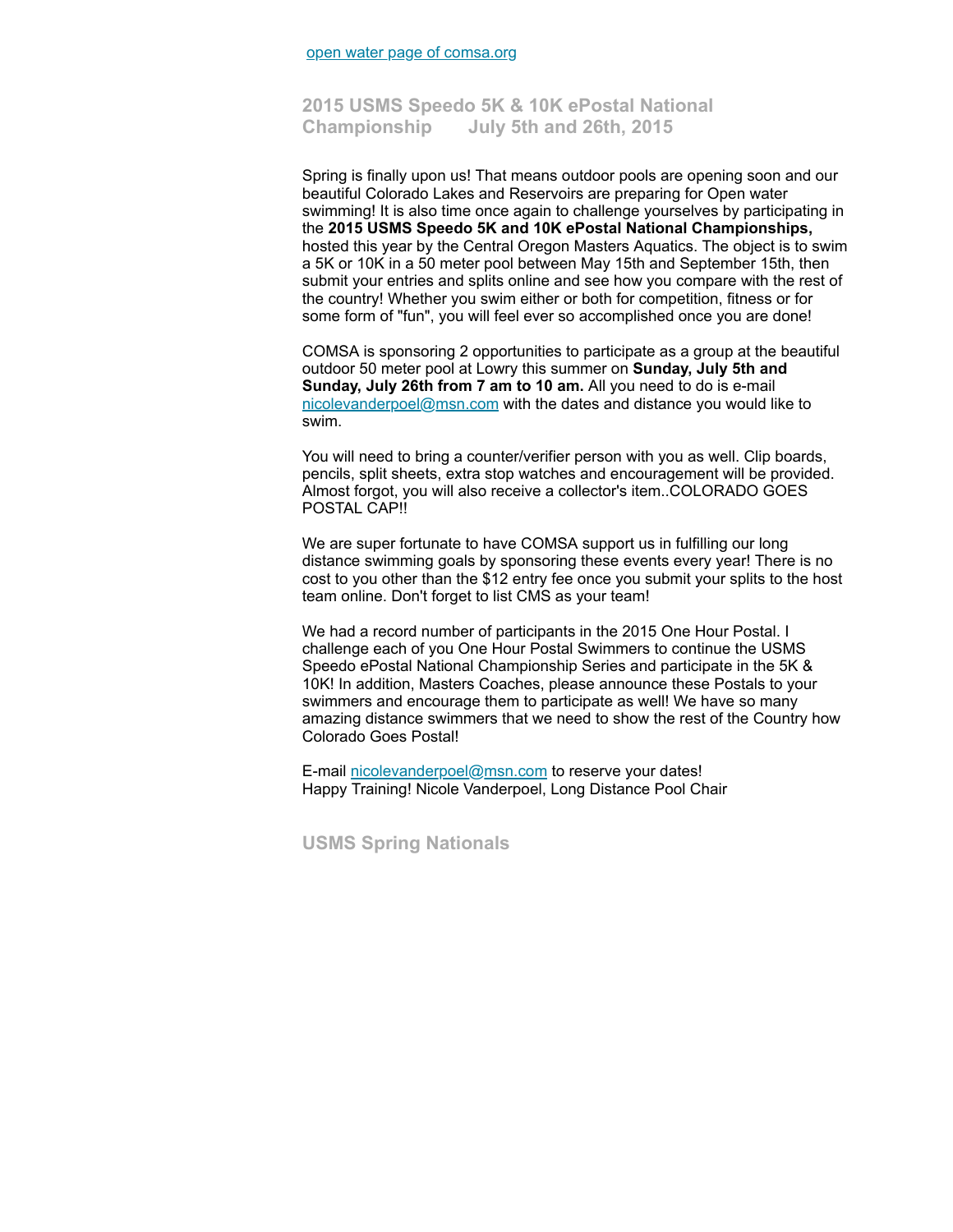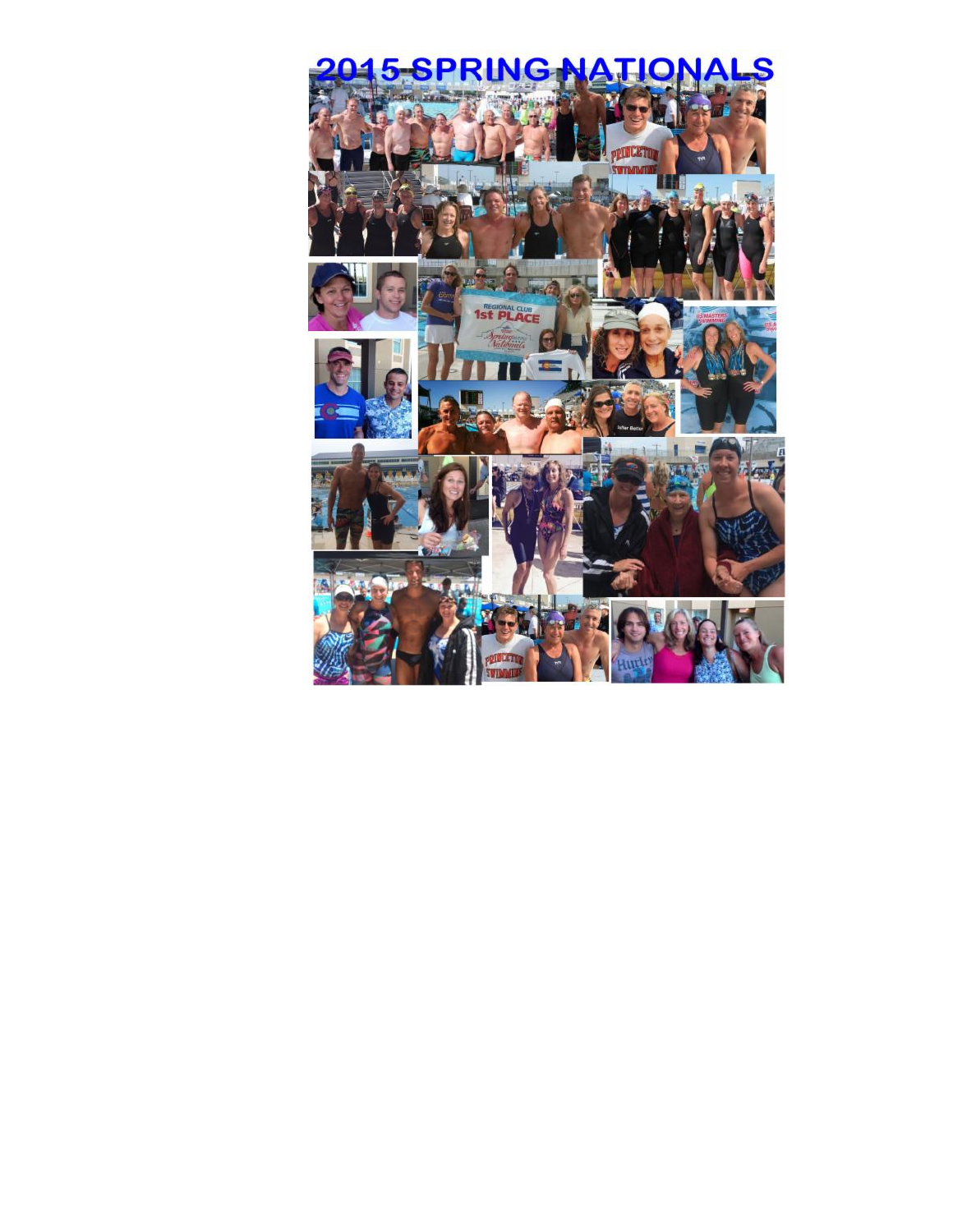

How many Colorado swimmers went to the meet? 75 swimmers were registered with CMS (Colorado Masters Swimming) of 1,888 swimmers entered in the meet. Andrew LeVasseur of Denver Masters served as CMS Lead Coach.

What was our team placing?

We received First in regional team competition. There were 22 teams competing in this division. CMS had 64 members contribute to individual points in 234 events entered and scored 1,856 points.

## **MEN NATIONAL CHAMPIONS**

Rich Abrahams, 70 - 6x Mehdi Addadi, 37 Alon Mandel, 26 - 5x Michael Mann, 60 - 2x Chris O'Sullivan, 40 Craig Petersen, 55 - 3x Greg Scott, 55 - 3x David Smith, 27 - 2x Reuben Trinidad, 35

# **WOMEN NATIONAL CHAMPIONS**

Marcia Anziano, 70 Lindsey Linke, 34 Janet Sachs, 78 Collette Sappey, 50 - 4x

# **RELAY NATIONAL CHAMPIONS**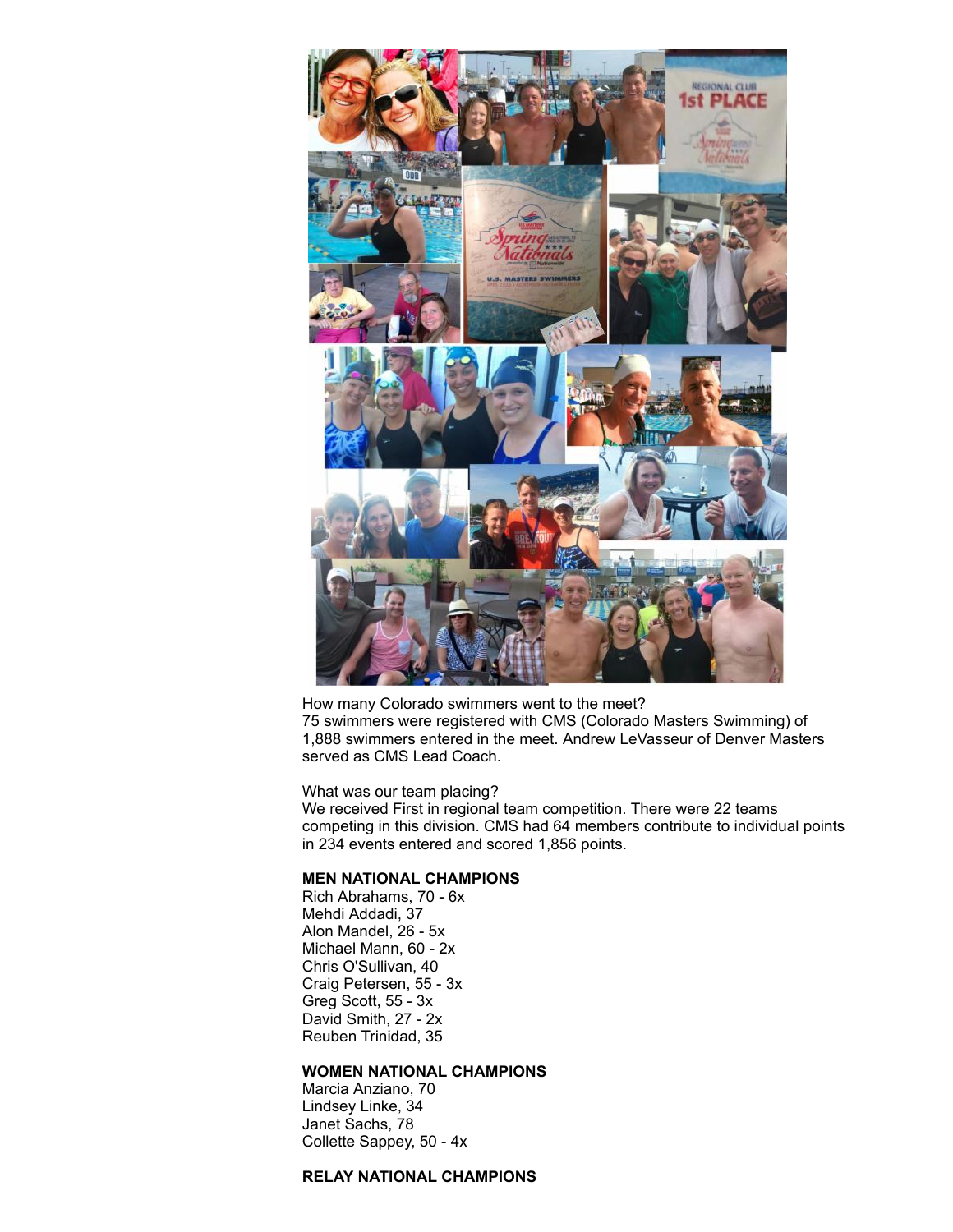Men 35+ 200 Medley Relay O'Sullivan - Trinidad - Addadi - Eisenhuth Men 55+ 200 Medley Relay Petersen - Scott - Bank - Mann Women 45+ 200 Medley Relay Seavall - Campbell - Sappey - Garnier Mixed 55+ 200 Freestyle Relay Mann - Rosener - Cotton - Bank Men 35+ 200 Freestyle Relay O'Sullivan - Trinidad - Addadi - Eisenhuth Men 55+ 200 Freestyle Relay Orten - Scott - Mann - Bank Women 45+ 200 Freestyle Relay Garnier - Nelson - Seavall - Sappey

# **NATIONAL RECORDS**

Richard Abrahams, 70 (70-74) Freestyle Butterfly Butterfly

Mike Mann, 60 (60-64) 1000 Freestyle

## **MEN TEAM SCORES**

Colorado Masters 1028<br>Arizona Masters 730.5 Arizona Masters Puget Sound Masters 601

#### **WOMEN TEAM SCORES**

Puget Sound Masters 812.5 Colorado Masters 712 Wisconsin Masters 393

## **COMBINED TEAM SCORES**

Colorado Masters 1856 Puget Sound Masters 1595.5 Arizona Masters 1116.5

# **CMS Medal Count**

 $GOLD = 38$ SILVER = 30 BRONZE = 37

How many individual and relay gold, silver and bronze medalist did we have?

#### **Gold - 31 ind, 7 relay**

Richard Abrahams, m70-74: 100 fly Richard Abrahams, m70-74: 200 free Richard Abrahams, m70-74: 100 IM Richard Abrahams, m70-74: 50 free Richard Abrahams, m70-74: 50 fly Richard Abrahams, m70-74: 100 free

Mehdi Addadi, m35-39: 50 back

Marcia Anziano, w70-74: 1650 free

Lyndsey Linke, w30-34: 200 IM

Michael Mann, m60-64: 1000 free Michael Mann, m60-64: 400 IM Michael Mann, m60-64: 500 free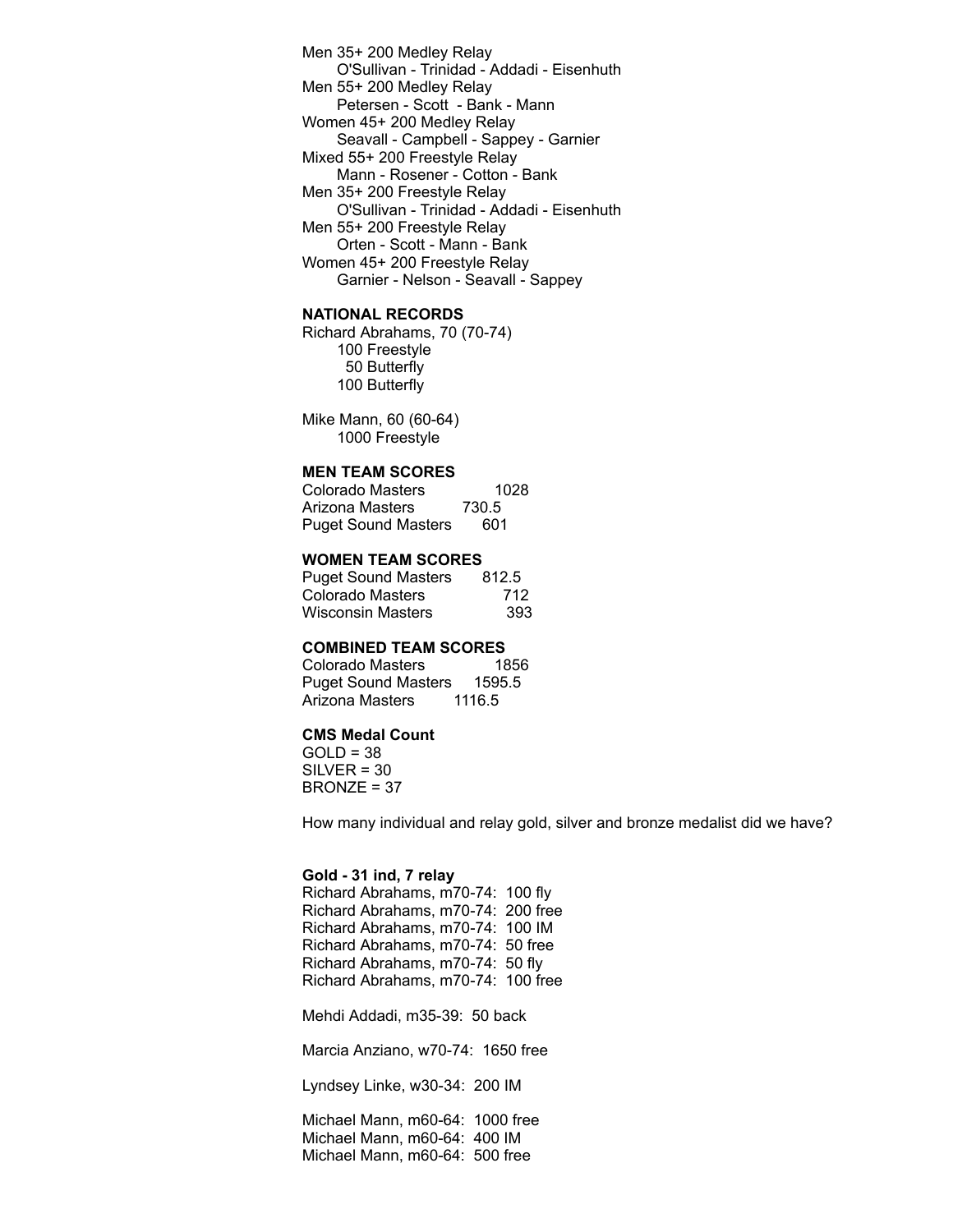Alon Mandel, m25-29: 100 fly Alon Mandel, m25-29: 100 back Alon Mandel, m25-29: 100 IM Alon Mandel, m25-29: 50 fly Alon Mandel, m25-29: 50 back Chris O'Sullivan, m40-44: 50 back Craig Petersen, m55-59: 1000 free Craig Petersen, m55-59: 500 free Craig Petersen, m55-59: 200 back Janet Sachs, w75-79: 50 back Collette Sappey, w50-54: 100 back Collette Sappey, w50-54: 50 free Collette Sappey, w50-54: 100 free Greg Scott, m55-59: 200 free Greg Scott, m55-59: 100 breast Greg Scott, m55-59: 200 breast David Smith, m25-29: 1650 free David Smith, m25-29: 1000 free Reuben Trinidad, m35-39: 200 breast m35+ medley relay m55+ medley relay w45+ medley relay mixed 55+ free relay m35+ free relay m55+ free relay w45+ free relay **Silver - 27 ind, 3 relay** Mehdi Addadi, m35-39: 100 back Marcia Anziano, w70-74: 500 free Holden Bank, m55-59: 50 breast Holden Bank, m55-59: 100 IM Holden Bank, m55-59: 50 free John Batchelder, m30-34: 1650 free

Suzy Cotton Tatnall, w55-59: 200 free

Kevin Doherty, m40-44: 1000 free Kevin Doherty, m40-44: 400 IM

Rebecca Friedlander, w45-49: 200 fly

Alon Mandel, m25-29: 50 free

Michael Mann, m60-64: 200 free Michael Mann, m60-64: 100 breast Michael Mann, m60-64: 200 IM

Chris O'Sullivan, m40-44: 100 fly Chris O'Sullivan, m40-44: 50 fly

Bob Patten, m80-84: 50 breast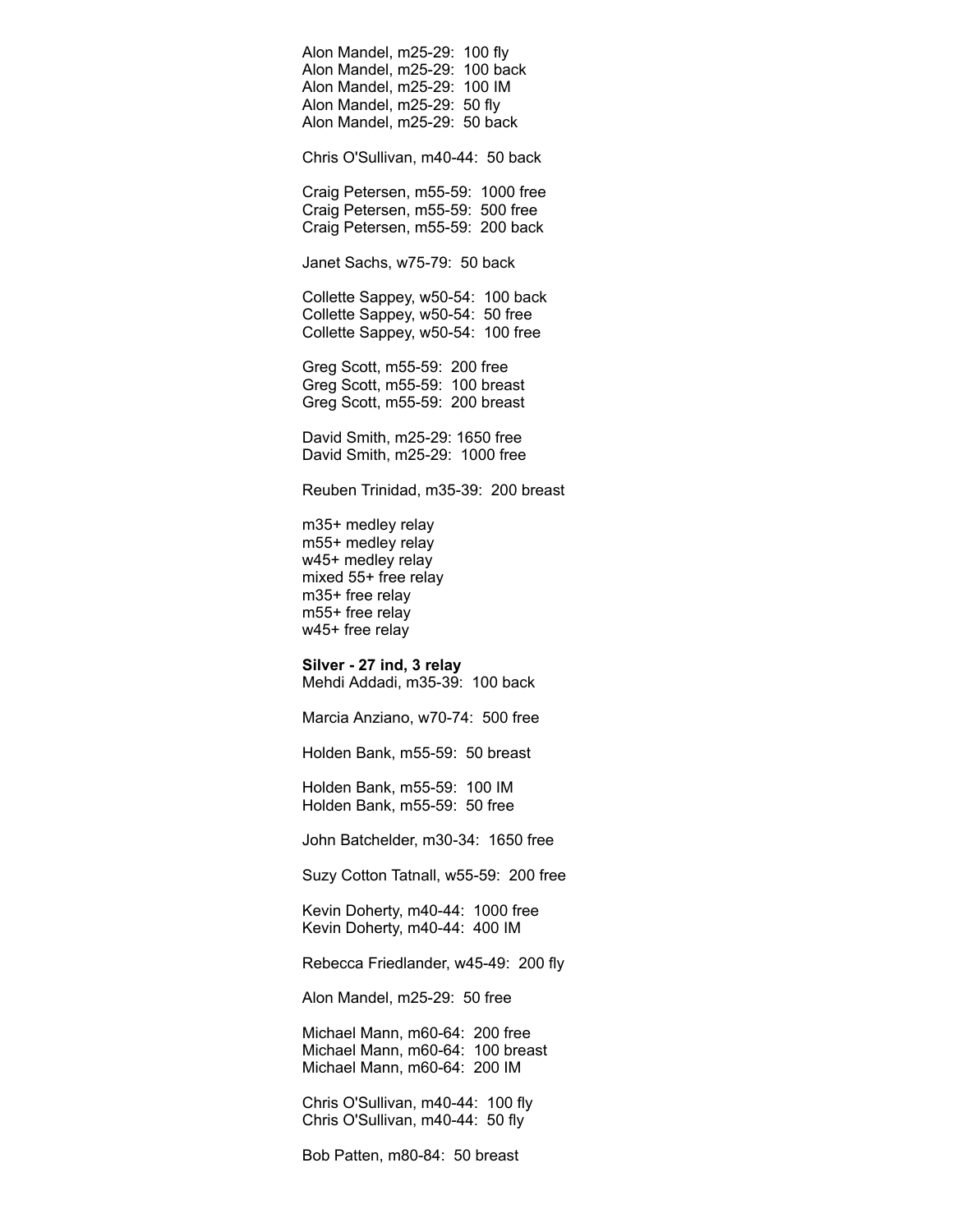Craig Petersen, m55-59: 200 free

Janet Sachs, w75-79: 100 back Janet Sachs, w75-79: 50 free

Greg Scott, m55-59: 400 IM Greg Scott, m55-59: 200 IM

Melissa Sundberg, w18-24: 100 back Melissa Sundberg, w18-24: 50 back

Reuben Trinidad, m35-39: 100 breast

Louise Wise, w70-74: 1650 free Louise Wise, w70-74: 1000 free

mixed 35+ free relay m65+ free relay mixed 55+ medley relay

**Bronze - 35 ind, 2 relay** Holden Bank, m55-59: 100 breast Holden Bank, m55-59: 100 free

Ellen Campbell, w50-54: 50 breast

Suzy Cotton Tatnall, w55-59: 200 back Suzy Cotton Tatnall, w55-59: 50 back Suzy Cotton Tatnall, w55-59: 100 free

Kevin Doherty, m40-44: 200 breast Kevin Doherty, m40-44: 200 IM

Matthew Eisenhuth, m40-44: 100 IM Matthew Eisenhuth, m40-44: 50 free

Rebecca Friedlander, w45-49: 1650 free

Robert Garland, m45-49: 1000 free Robert Garland, m45-49: 200 free

Ignacio Jimenez, m45-49: 200 breast

Ryan Jones, m35-39: 1000 free

Judith Laney, w60-64: 1650 free Judith Laney, w60-64: 1000 free

Lyndsey Linke, w30-34: 100 IM

Ellie Najjar, w50-54: 1650 free

Chris O'Sullivan, m40-44: 100 back

Bob Patten, m80-84: 200 breast

Craig Petersen, m55-59: 400 IM Craig Petersen, m55-59: 200 IM

Jodi Quinnell, w30-34: 400 IM Jodi Quinnell, w30-34: 200 back

Janet Sachs, w75-79: 50 fly

Collette Sappey, w50-54: 50 fly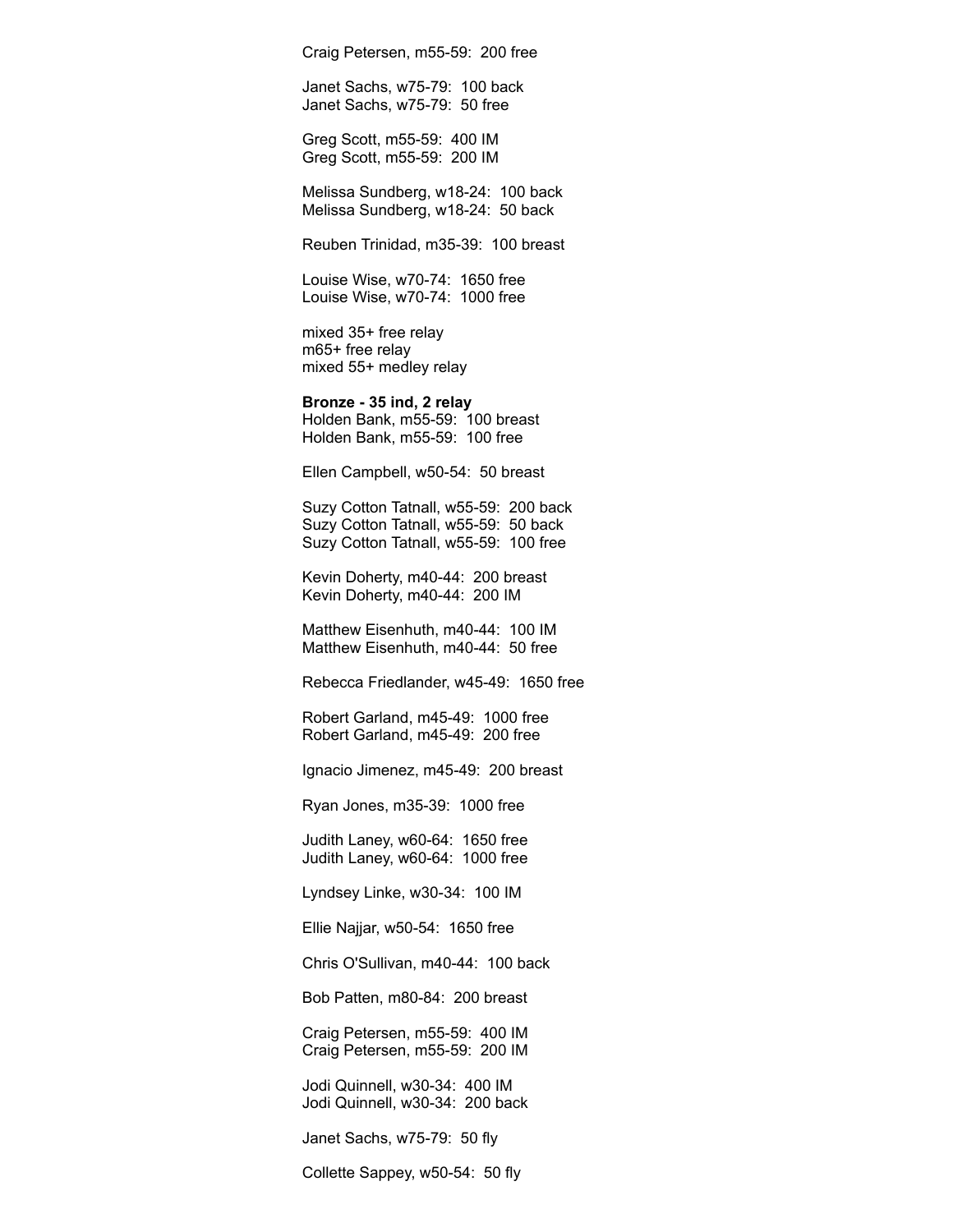Kelly Seavall, w45-49: 200 free Kelly Seavall, w45-49: 100 IM Kelly Seavall, w45-49: 100 free

David Smith, m25-29: 500 free

Melissa Sundberg, w18-24: 200 back

Reuben Trinidad, m35-39: 50 breast

Louise Wise, w70-74: 500 free

Karen Zentgraf, w70-74: 1000 free

w18+ medley relay w65+ free relay

#### **Congratulations Swimmers!**

Submitted by Andrew LeVasseur

<span id="page-8-0"></span>**Swimming and Eye Health from USMS.org**

Swimming and Eye Health Answers to several common eye-related health questions Shlomit Schaal | March 4, 2015 by Shlomit Schaal, MD, PhD, with Yam Schaal and Shivani Reddy, MD

We all know the feeling of getting out of the pool, physically sore yet pleasantly rejuvenated. But another perception many swimmers have immediately after practice is a stinging and burning sensation in and around their eyes. In fact, eye irritation, or "swimmer's eye" as some call it, is one of the most commonly reported complaints from avid swimmers. So how exactly does swimming affect your eyes and what can you do to prevent swimmer's eye?

Pool Chemicals and Your Eyes

The external surface of the eye is coated with a chemically complex thin tear film. This tear film is composed of multiple layers (water, protein, and lipid) that perfectly interact with each other not only to keep your eye lubricated, but also to keep your tear film from evaporating too quickly. Chemicals in pools, such as chlorine and saline, are used as disinfecting measures and can wreak havoc on the tear film, causing water from the film to evaporate, leaving the surface of your eye unlubricated and exposed to other chemicals and bacteria in the pool. Also, chlorine by itself can be a major irritant to the eye, resulting in a condition known as chemical conjunctivitis, an inflammatory condition that causes redness, irritation, itching, and tearing in the eye.

The best way to protect your eyes from harmful pool chemicals is to minimize exposure to them. Wearing goggles can offer good protection. Rinsing your eyes with fresh water while showering after a swim is a good way to get rid of chlorine deposited around the lids and lashes. For sensitive eyes, over-thecounter lubricating eye drops may restore the composition of a healthy tear film and provide immediate symptom relief.

read more of the article [including:](http://www.usms.org/articles/articledisplay.php?aid=3071#)

Swimming and Dry Eye Contact Lenses in the Pool Swimming After Eye Surgery Swimming and Chronic Eye Diseases

<span id="page-8-1"></span>**Register now for 2015 USMS/COMSA** 

Registration in United States Masters Swimming and the Colorado Masters